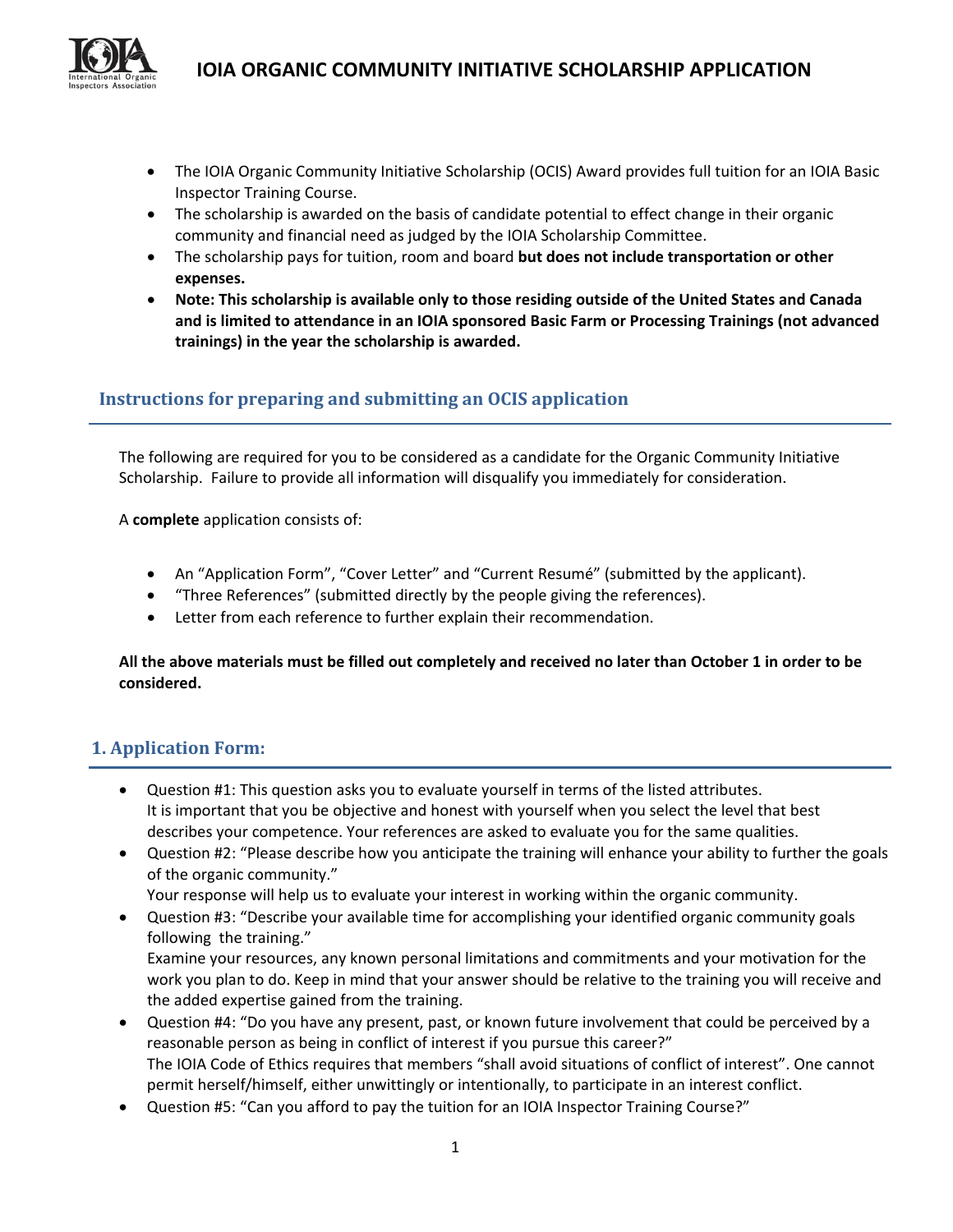

Your need, financially, is a significant consideration when making application for the scholarship. You would not be applying for the scholarship if you could afford the training without some hardship. Be considerate in your response and qualify the level of hardship as best you can.

 Question #6: "If you don't receive this scholarship will you still attend an IOIA training, now or in the future?"

Your response here will help us evaluate your interest in working within the organic community.

 Question #7: "Are you currently or have you ever been a member of IOIA?" There is no requirement for scholarship applicants to be IOIA members. IOIA is a member‐based association that can only be as strong as its membership.

## **2. Cover Letter:**

In your cover letter, include the following information (type or print clearly):

- Please explain your reasons for applying with a brief history as it relates to organics.
- What are your goals over the next 5 years and how do these goals fit your vision of serving your community?
- How would the training help you to achieve these goals?
- What is your relationship with the organic movement and industry?
- What experience would you bring to the organic community?
- Provide examples, if any, of your accomplishments, particularly with reference to organics.

### **3. Current Resume:**

Your resume should reflect your education and work experience. You can use the same one you would use in a job search.

#### **4. References:**

Please have each of the three people providing your references use the supplied form.

The references should be submitted to IOIA directly.

Preferably, one reference should be from a local organization or group involved in fostering organic agriculture or some type of community initiative.

If you have a sponsor, a reference letter from this entity would also be appropriate.

#### **Completed Application with Cover Letter, Resume and three References should be emailed to:**

#### **[scholarship@ioia.net](mailto:scholarship@ioia.net)**

You can also mail hardcopies to: IOIA, P.O. Box 6, Broadus, MT, USA 59317, attn Scholarship.

**Deadline for receipt is October 1. Applicants will be notified by December 15.**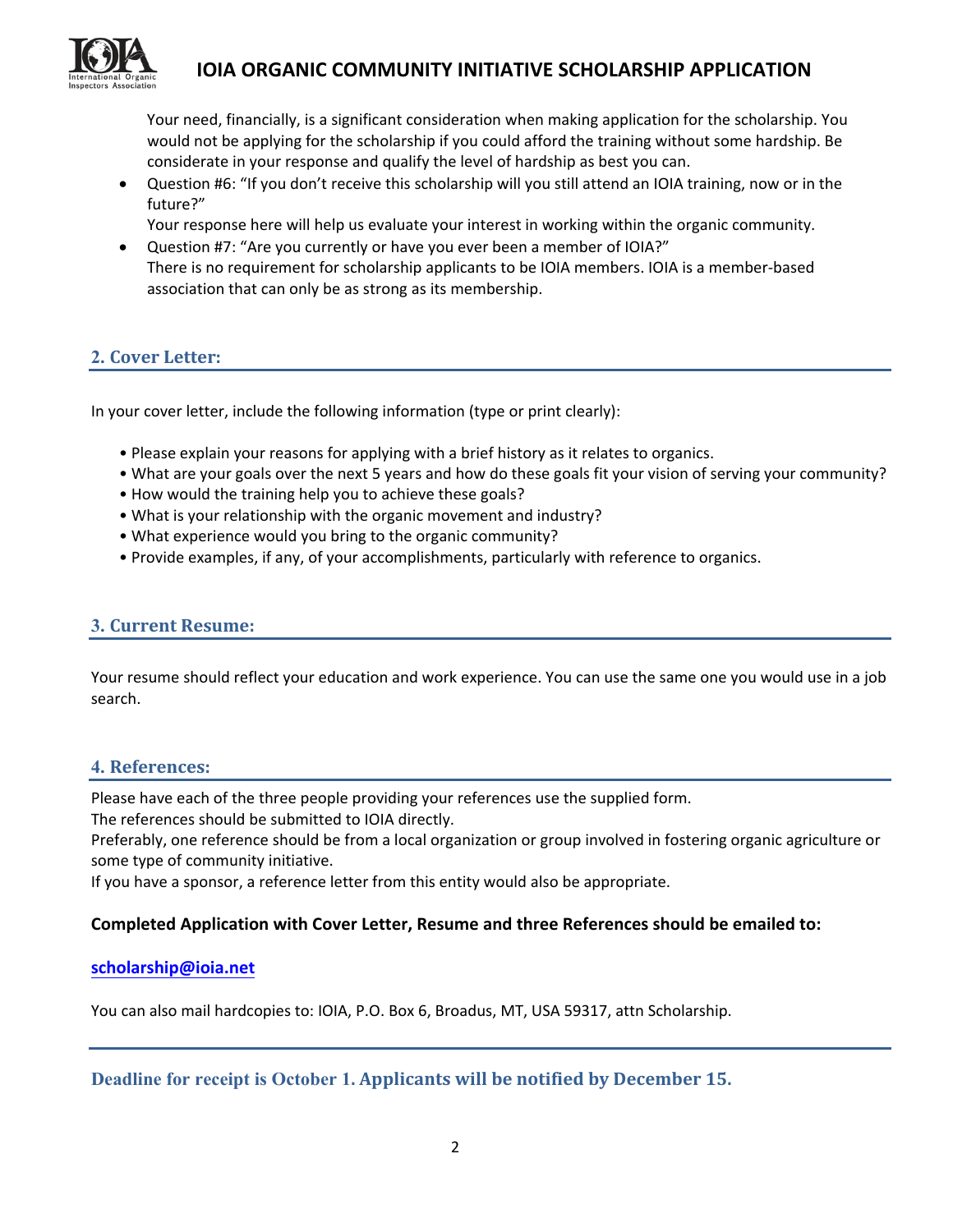

For Year \_\_\_\_\_\_\_\_\_

### *Note: This scholarship is available only to those residing outside of the United States and Canada and is limited to attendance in Basic Farm and Processing Trainings, not advanced trainings.*

|                                                                                   |  |                      | Date ______________________ |
|-----------------------------------------------------------------------------------|--|----------------------|-----------------------------|
|                                                                                   |  |                      |                             |
|                                                                                   |  |                      |                             |
|                                                                                   |  |                      |                             |
|                                                                                   |  |                      |                             |
| Type of Training Course You are Applying For:     Basic Farm                      |  | <b>Basic Process</b> |                             |
| In what language(s) do you prefer/plan to conduct your community initiative work? |  |                      |                             |
|                                                                                   |  |                      | .No                         |
|                                                                                   |  |                      |                             |
|                                                                                   |  |                      |                             |

**Note: Three references are required.** One of the references, if possible, should be from a local organization or group involved in fostering organic agriculture or some type of community initiative.

#### **The reference forms must be returned to IOIA by October 1.**

| Name of Reference (may not be a family member) | Reference Phone #   Reference email |  |
|------------------------------------------------|-------------------------------------|--|
|                                                |                                     |  |
|                                                |                                     |  |
|                                                |                                     |  |

Have you had Organic Inspector Trainings?  $\Box$  Yes  $\Box$  No

| Type and Location of Training Taken | Year of<br>Training | Type and Location Training Taken | Year of<br><b>Training</b> |
|-------------------------------------|---------------------|----------------------------------|----------------------------|
|                                     |                     | .ر                               |                            |
|                                     |                     | 4.                               |                            |

Have you performed organic inspections?  $\Box$  Yes  $\Box$  No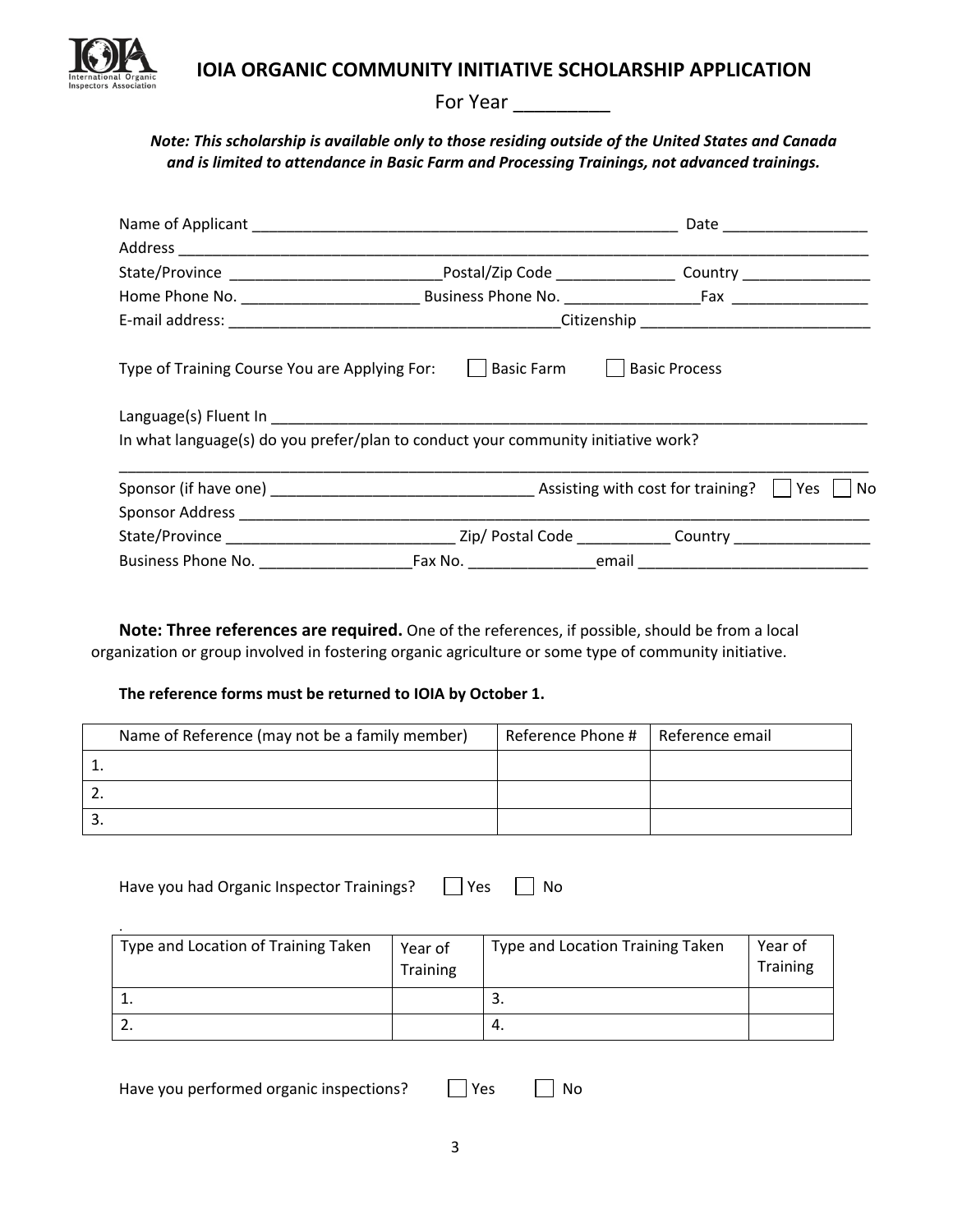

APPLICANT NAME \_\_\_\_\_\_\_\_\_\_\_\_\_\_\_\_\_\_\_\_\_\_\_\_\_\_\_\_\_\_\_\_\_\_\_\_\_\_\_\_\_\_\_\_\_\_\_\_\_\_\_\_FOR YEAR \_\_\_\_\_\_\_\_\_

QUESTIONS (Use a separate sheet if necessary)

1. Please assess your abilities as objectively and honestly as you can. Check box for excellent, good, average or poor:

| Ability                      | Excellent | Good | Average | Poor |
|------------------------------|-----------|------|---------|------|
| Intellectual                 |           |      |         |      |
| Self Confidence              |           |      |         |      |
| Leadership Skills            |           |      |         |      |
| <b>Organizational Skills</b> |           |      |         |      |
| Imagination/creativity       |           |      |         |      |
| <b>Facilitation Skills</b>   |           |      |         |      |
| <b>Writing Skills</b>        |           |      |         |      |
| Verbal Skills                |           |      |         |      |

2. Please describe how you anticipate the training will enhance your ability to further the goals of the organic community.

 $\mathcal{L}_\mathcal{L} = \mathcal{L}_\mathcal{L} = \mathcal{L}_\mathcal{L} = \mathcal{L}_\mathcal{L} = \mathcal{L}_\mathcal{L} = \mathcal{L}_\mathcal{L} = \mathcal{L}_\mathcal{L} = \mathcal{L}_\mathcal{L} = \mathcal{L}_\mathcal{L} = \mathcal{L}_\mathcal{L} = \mathcal{L}_\mathcal{L} = \mathcal{L}_\mathcal{L} = \mathcal{L}_\mathcal{L} = \mathcal{L}_\mathcal{L} = \mathcal{L}_\mathcal{L} = \mathcal{L}_\mathcal{L} = \mathcal{L}_\mathcal{L}$  $\mathcal{L}_\mathcal{L} = \mathcal{L}_\mathcal{L} = \mathcal{L}_\mathcal{L} = \mathcal{L}_\mathcal{L} = \mathcal{L}_\mathcal{L} = \mathcal{L}_\mathcal{L} = \mathcal{L}_\mathcal{L} = \mathcal{L}_\mathcal{L} = \mathcal{L}_\mathcal{L} = \mathcal{L}_\mathcal{L} = \mathcal{L}_\mathcal{L} = \mathcal{L}_\mathcal{L} = \mathcal{L}_\mathcal{L} = \mathcal{L}_\mathcal{L} = \mathcal{L}_\mathcal{L} = \mathcal{L}_\mathcal{L} = \mathcal{L}_\mathcal{L}$ 

 $\_$  . The contribution of the contribution of the contribution of the contribution of the contribution of the contribution of the contribution of the contribution of the contribution of the contribution of the contributio  $\_$  . The contribution of the contribution of the contribution of the contribution of the contribution of the contribution of the contribution of the contribution of the contribution of the contribution of the contributio  $\_$  ,  $\_$  ,  $\_$  ,  $\_$  ,  $\_$  ,  $\_$  ,  $\_$  ,  $\_$  ,  $\_$  ,  $\_$  ,  $\_$  ,  $\_$  ,  $\_$  ,  $\_$  ,  $\_$  ,  $\_$  ,  $\_$  ,  $\_$  ,  $\_$  ,  $\_$  ,  $\_$  ,  $\_$  ,  $\_$  ,  $\_$  ,  $\_$  ,  $\_$  ,  $\_$  ,  $\_$  ,  $\_$  ,  $\_$  ,  $\_$  ,  $\_$  ,  $\_$  ,  $\_$  ,  $\_$  ,  $\_$  ,  $\_$  ,

3. Describe your available time to accomplish your identified organic community goals following the training*.*

4. Do you have any present, past, or known future involvement that could be perceived by a reasonable person as being in conflict of interest if you pursue this career?  $\Box$  Yes  $\Box$  No If yes, please explain \_\_\_\_\_\_\_\_\_\_\_\_\_\_\_\_\_\_\_\_\_\_\_\_\_\_\_\_\_\_\_\_\_\_\_\_\_\_\_\_\_\_\_\_\_\_\_\_\_\_\_\_\_\_\_\_\_\_\_\_\_\_\_\_\_\_\_\_\_\_\_\_\_\_\_\_\_\_\_\_\_

\_\_\_\_\_\_\_\_\_\_\_\_\_\_\_\_\_\_\_\_\_\_\_\_\_\_\_\_\_\_\_\_\_\_\_\_\_\_\_\_\_\_\_\_\_\_\_\_\_\_\_\_\_\_\_\_\_\_\_\_\_\_\_\_\_\_\_\_\_\_\_\_\_\_\_\_\_\_\_\_\_\_\_\_\_\_\_\_\_\_\_\_\_\_\_\_\_\_\_\_\_\_\_ \_\_\_\_\_\_\_\_\_\_\_\_\_\_\_\_\_\_\_\_\_\_\_\_\_\_\_\_\_\_\_\_\_\_\_\_\_\_\_\_\_\_\_\_\_\_\_\_\_\_\_\_\_\_\_\_\_\_\_\_\_\_\_\_\_\_\_\_\_\_\_\_\_\_\_\_\_\_\_\_\_\_\_\_\_\_\_\_\_\_\_\_\_\_\_\_\_\_\_\_\_\_\_

5. Can you afford to pay the tuition for an IOIA Inspector Training Course? The tuition, lodging and meals for an IOIA inspector course are about \$600-800US per session?  $\Box$  Yes  $\Box$  No Please explain.

\_\_\_\_\_\_\_\_\_\_\_\_\_\_\_\_\_\_\_\_\_\_\_\_\_\_\_\_\_\_\_\_\_\_\_\_\_\_\_\_\_\_\_\_\_\_\_\_\_\_\_\_\_\_\_\_\_\_\_\_\_\_\_\_\_\_\_\_\_\_\_\_\_\_\_\_\_\_\_\_\_\_\_\_\_\_\_\_\_\_ \_\_\_\_\_\_\_\_\_\_\_\_\_\_\_\_\_\_\_\_\_\_\_\_\_\_\_\_\_\_\_\_\_\_\_\_\_\_\_\_\_\_\_\_\_\_\_\_\_\_\_\_\_\_\_\_\_\_\_\_\_\_\_\_\_\_\_\_\_\_\_\_\_\_\_\_\_\_\_\_\_\_\_\_\_\_\_\_\_\_ \_\_\_\_\_\_\_\_\_\_\_\_\_\_\_\_\_\_\_\_\_\_\_\_\_\_\_\_\_\_\_\_\_\_\_\_\_\_\_\_\_\_\_\_\_\_\_\_\_\_\_\_\_\_\_\_\_\_\_\_\_\_\_\_\_\_\_\_\_\_\_\_\_\_\_\_\_\_\_\_\_\_\_\_\_\_\_\_\_\_